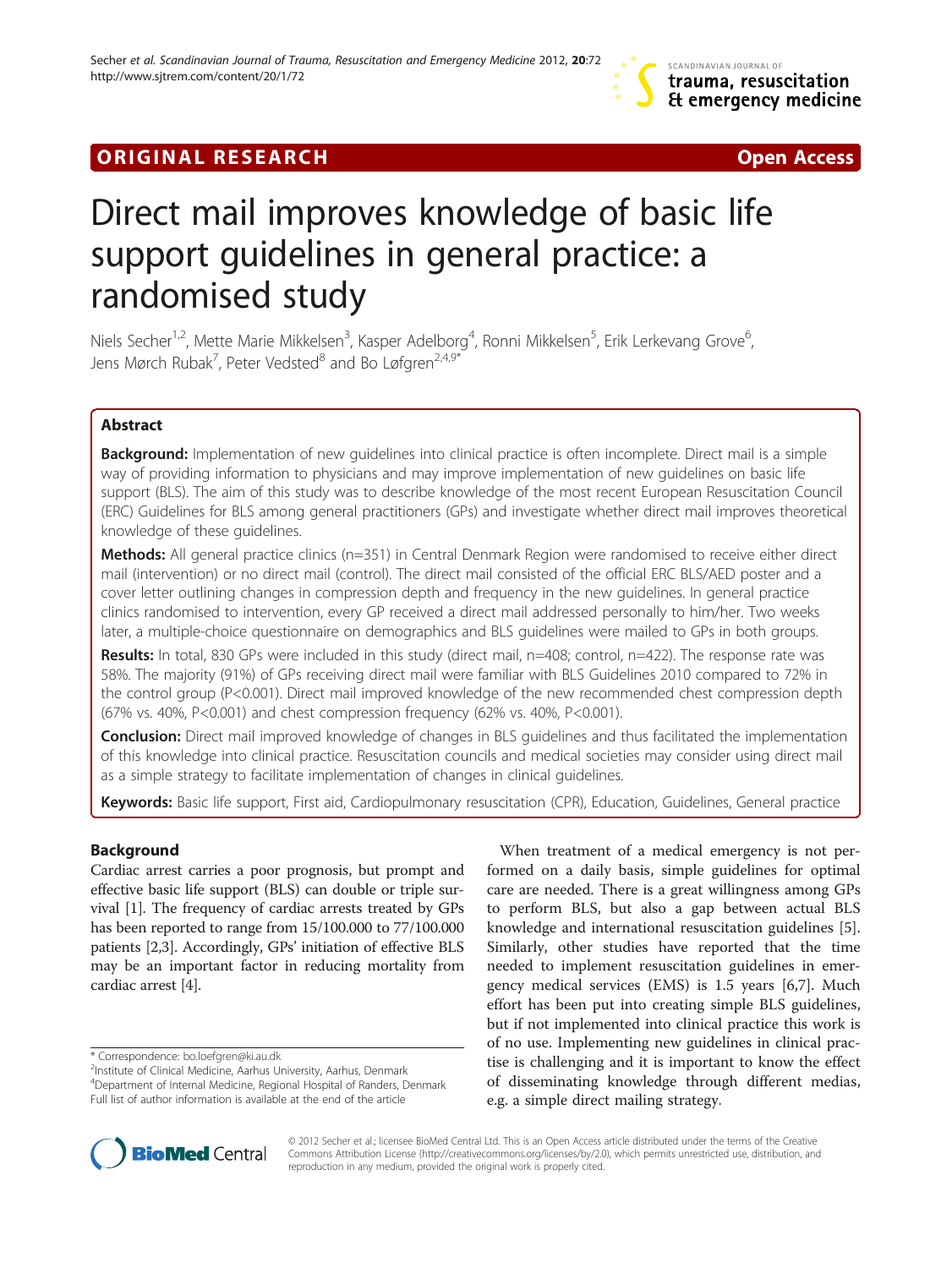The aim of this study was to investigate the knowledge of the European Resuscitation Council (ERC) Guidelines for Resuscitation 2010 among GPs and to test whether direct mail improves theoretical knowledge of new BLS guidelines.

# Methods

### Participants and ethics

In January 2011, all 830 eligible GPs in Central Denmark Region, representing 25% of GPs in Denmark, were included in this study. In accordance with the Danish National Committee on Biomedical Research Ethics, no ethical review committee approval was required.

# Study design

GPs were randomised to receive either direct mail (intervention) or not (control). To avoid potential bias if GPs in the same clinic were allocated to the control and direct mailing group, the unit of randomisation was general practice clinics. General practice clinics were randomly assigned to the two groups based on random numbers generated in Microsoft Excel version 14.2.3 (Microsoft Denmark, Hellerup, Denmark).

The direct mail consisted of an envelope containing a cover letter outlining changes in BLS guidelines (compression depth and frequency) and a copy of the official ERC poster on how to perform BLS with the use of an automated external defibrillator (AED). The information was mailed via the national postal service. In general practice clinics randomised to intervention, every GP received the direct mail addressed personally to him/her. Two weeks later, a questionnaire on BLS guidelines, self-evaluated BLS skills, demographics, and experience with cardiac arrest was mailed to GPs in all general practice clinics. Nonresponders received a reminder including an additional questionnaire after 20 days. Responders entered a draw to win a BLS course for the general practice clinic. Questionnaires could be answered online or mailed back to the research group as a hard copy. The questionnaire consisted of nine multiple-choice questions on theoretical BLS and AED knowledge. Each question had four possible answers and was assessed according to the ERC Guidelines for Resuscitation 2010. A five-point Likert scale, ranging from "1=strongly disagree" to "5=strongly agree", was used to quantify self-evaluated BLS skills. Demographics collected from all participants included age, gender, year of board certification (Table 1). Questions on experience with cardiac arrest included previous BLS course, self-education, previous BLS performance and BLS equipment in the general practice clinic (Table [2\)](#page-2-0).

# Data analysis

Questionnaires received by mail, were manually entered into an online database with an error rate below 0.3%

#### Table 1 Demographics

|                        | Control $(n=252)$ | Direct-mail (n=216) |
|------------------------|-------------------|---------------------|
| Age (years)            | $53+8$            | $53 + 8$            |
| Gender                 |                   |                     |
| Female                 | 45%               | 41%                 |
| Male                   | 55%               | 60%                 |
| Board certified (year) | 1994 [1987; 2004] | 1993 [1986; 2000]   |

Age are presented as mean±SD, Board certification are presented as median and interquartile range.

per questionnaire, evaluated by re-entering 10% of the questionnaires. A mean Likert-scale score was calculated for each question on self-evaluated skills.

### **Statistics**

Continuous variables are reported as mean±SD and categorical variables reported as n (%). Number of resuscitation attempts in general practice clinic and age is reported as median and interquartile range. Data were tested for normality using D'Agostino-Pearson test. Between-group comparisons were performed using Mann-Whitney's and Fisher's exact test as appropriate. P-values of 0.05 or less were considered statistically significant. Calculations were performed using GraphPad Prism version 5.01 (GraphPad Software, La Jolla, CA, USA).

# Results

A total of 351 general practice clinics were included in the study (direct mail: n=180, control: n=171). This corresponded to a total of 830 GPs (direct mail: n=408, control: n=422). The response rate was 58%, 53% in the intervention group vs. 61% in the control group (Figure [1](#page-2-0)). There was no statistical difference in demographic characteristics between the two groups (Table 1).

The results from the theoretical BLS and AED questions are shown in Table [3.](#page-3-0) Direct mail improved knowledge of the new recommended chest compression depth (67% vs. 40%, P<0.001) and the new recommended chest compressions frequency  $(62\% \text{ vs. } 40\%, \text{ P}<0.001)$ . In both groups, less than 30% knew the recommended primary diagnostic criteria for cardiac arrest. Instead of "unresponsive and abnormal or absent breathing", more than 50% answered "unresponsive and no pulse". To the question "a man has a cardiac arrest in your clinic, what is the first action you will take" more than 40% in both groups answered they would start BLS right away and less than 40% answered they would activate the EMS.

As shown in Table [4](#page-3-0), the majority of GPs reported they felt confident in their ability to perform BLS and handling a person in cardiac arrests in their clinic. More than 55% thought more BLS training was needed among GPs. Up to 80% of GPs were making an effort to stay updated on changes in BLS recommendations. Information mainly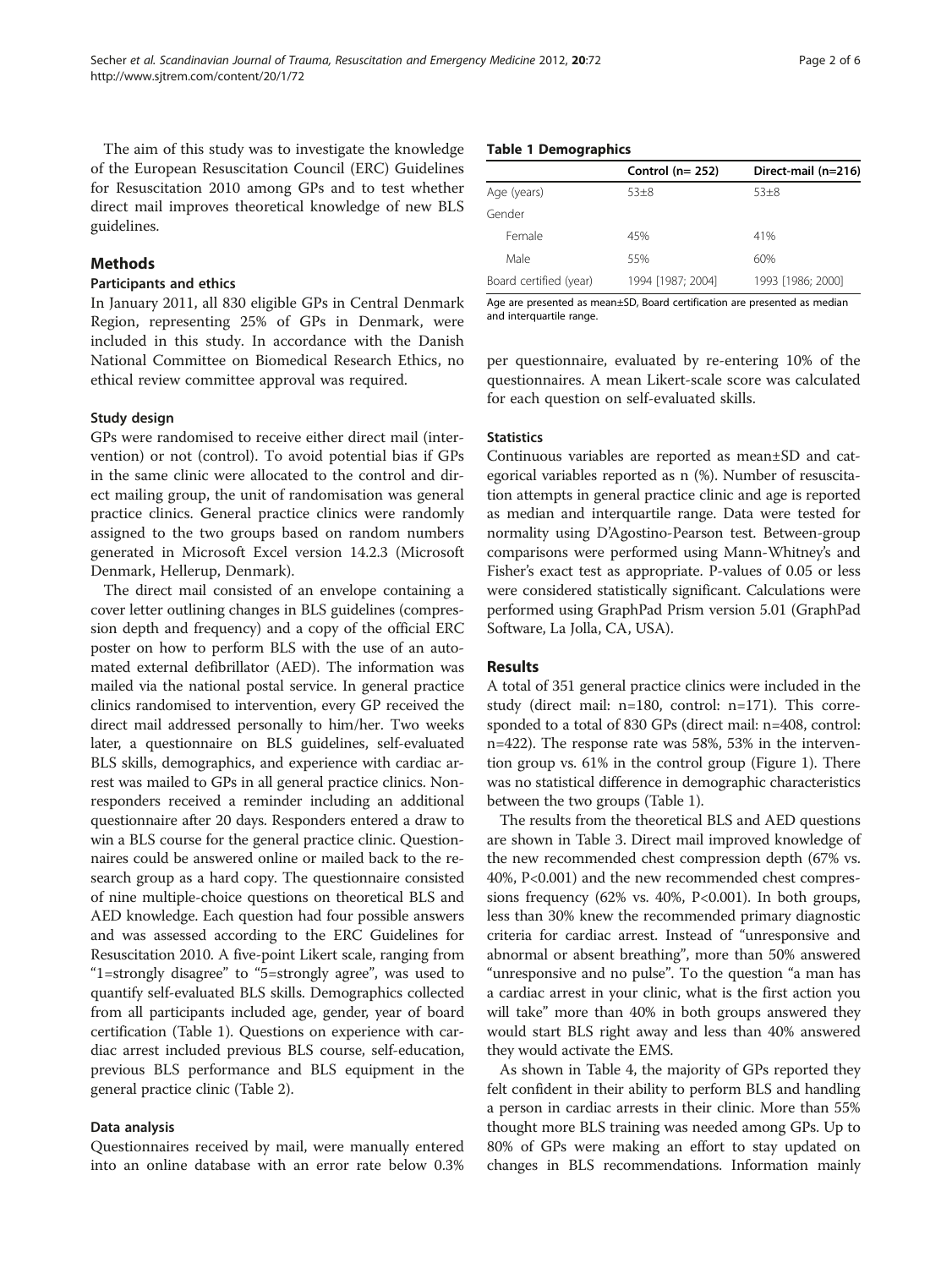# <span id="page-2-0"></span>Table 2 Education, experience and equipment in general practice clinics

|                                                                                    | Control $(n=252)$ | Direct-mail (n=216) | P-value |
|------------------------------------------------------------------------------------|-------------------|---------------------|---------|
| Familiar with the ERC Guidelines for Resuscitation 2010                            | 176 (69.8%)       | 189 (87.5%)         | < 0.001 |
| Stay updated on changes in BLS recommendations                                     | 199 (79.0%)       | 164 (75.9%)         | 0.44    |
| BLS course within the last 5 years                                                 | 186 (73.8%)       | 164 (75.9%)         | 0.67    |
| Has performed resuscitation in their clinic                                        | 95 (37.7%)        | 89 (41.2%)          | 0.45    |
| Number of resuscitation attempts performed by general practitioner in their clinic | 2 [1; 2]          | 2 [1; 2]            | 0.81    |
| Automated external defibrillator available in their clinic                         | 92 (36.5%)        | 56 (25.9%)          | 0.02    |
| Ventilation equipment available in their clinic                                    | 240 (95.2%)       | 208 (96.3%)         | 0.65    |

The table show counts and proportion of general practitioners with recent education, experience and access to equipment in their clinics. Number of resuscitation attempts is presented as median and interquartile range. BLS: Basic Life Support, ERC: European Resuscitation Council.

originated from national journals for GPs or continuing education and to a lesser extent via the Internet.

Approximately 40% had performed BLS in their clinic with a median number of attempts of 2 [1; 2] and 2 [1; 2] respectively. The majority (90.4%) of GPs receiving direct mail stated familiarity with the ERC Guidelines for Resuscitation 2010 compared to  $71.8\%$  in the control group (P<0.001). Almost all general practice clinics had ventilation equipment available, whereas approximately 1/3 had access to an AED (Table 2).

# **Discussion**

This study demonstrates that direct mail significantly improves the knowledge of specific changes in BLS guidelines. However, the study also demonstrates room for improvement in the knowledge of the diagnosis of cardiac arrest and activation of the EMS.

Direct mail is a simple way of disseminating information to a large group of individuals. The significant improvement in knowledge of guidelines caused by this simple intervention makes this a favourable way of drawing attention to changes in guidelines. The improvement was restricted to the changes outlined in the personal cover letter (compression depth and frequency), whereas the poster outlining the entire BLS sequence did not seem to have an effect. This finding indicates that pushing information to GPs should be personally directed, easy to assess and preferably not in the form as a poster.

Compression depth and frequency have been changed in the ERC Guidelines for Resuscitation 2010 due to the

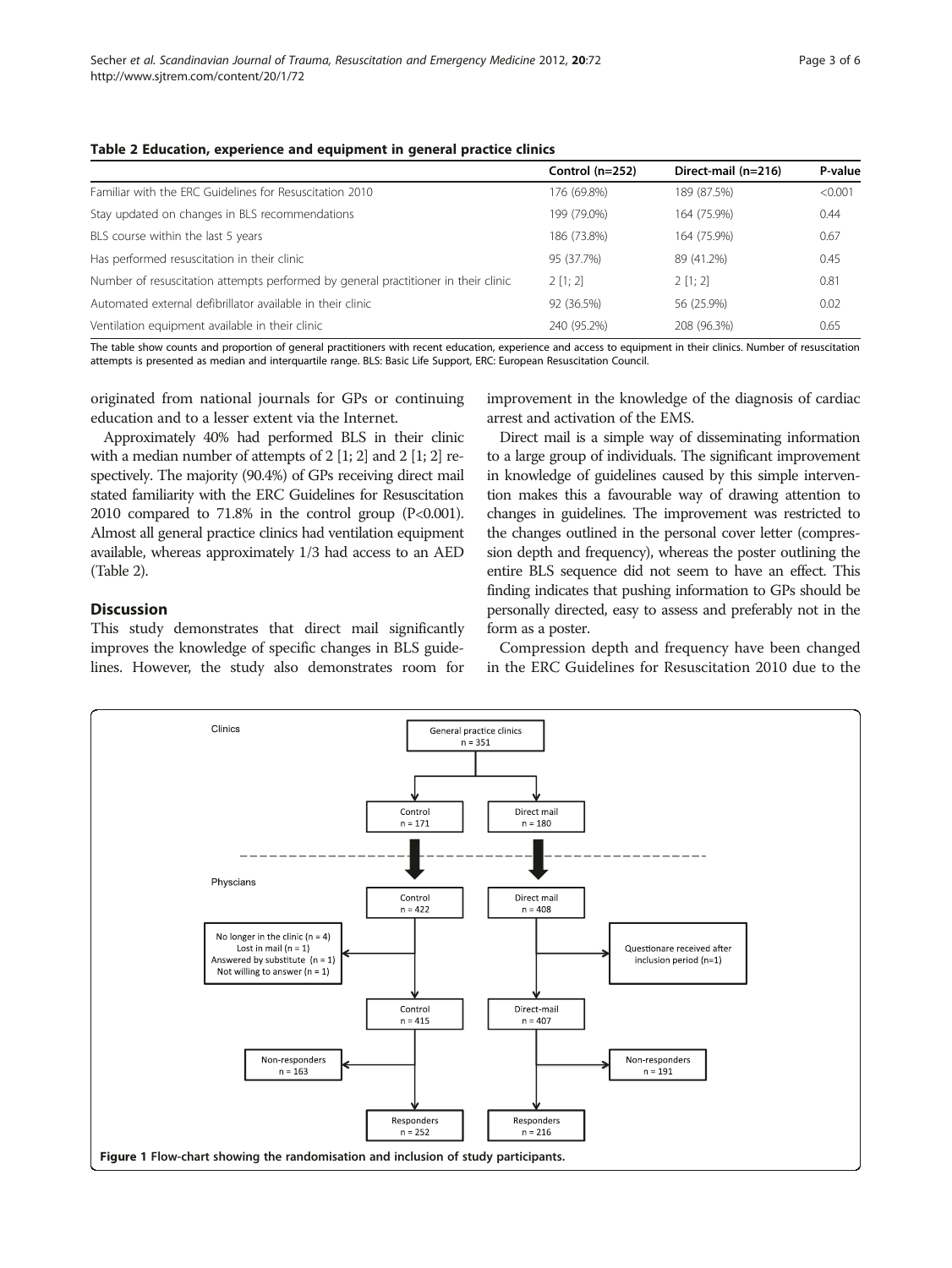|                                                                          | Control (n=252) | Direct-mail (n=216) | P-value |
|--------------------------------------------------------------------------|-----------------|---------------------|---------|
| Diagnosis of a cardiac arrest                                            | 70 (27.7%)      | 58 (26.8%)          | 0.84    |
| The first action to take when a person has cardiac arrest in your clinic | 79 (31.3%)      | 73 (33.7%)          | 0.62    |
| Recommended compression depth                                            | 100 (39.5%)     | 143 (66.2%)         | < 0.001 |
| Recommended compression frequency                                        | 95 (37.7%)      | 133 (61.6%)         | < 0.001 |
| Recommended compression ventilation ratio                                | 176 (69.8%)     | 162 (75.0%)         | 0.25    |
| Recommended volume for ventilation                                       | 231 (91.7%)     | 190 (88.0%)         | 0.22    |
| When to place a person in the recovery position                          | 240 (95.2%)     | 200 (92.6%)         | 0.25    |
| When to use an automated external defibrillator at a cardiac arrest      | 220 (87.3%)     | 184 (85.2%)         | 0.67    |
| How to place the automated external defibrillator pads                   | 224 (88.9%)     | 183 (84.7%)         | 0.22    |

#### <span id="page-3-0"></span>Table 3 Questions on basic life support and the use of an automated external defibrillator

The table shows the questions asked in the questionnaire on basic life support and use of an automated external defibrillator. Correct answers to questions in the control and intervention group are presented as counts and proportion.

importance of chest compressions in improving survival [[1,8\]](#page-4-0). Even though direct mail significantly improved knowledge of compression depth and frequency there is nevertheless room for improvement since 1/3 of the direct mail group did not know the correct answer. This is in accordance with the physicians' self-evaluated need for relevant BLS training among GPs.

The lack of knowledge of current guidelines was even more pronounced when it came to diagnosing cardiac arrest. Checking for carotid pulse is an inaccurate way of diagnosing cardiac arrest and is not recommended [\[9-11\]](#page-4-0). We found that more than 50% in both groups would check for pulse as a diagnostic criteria for cardiac arrest and not evaluate whether breathing is abnormal or absent. This diagnostic delay may result in loss of valuable time before initiation of BLS. Likewise, no less than 40% of GPs would initiate BLS instead of calling the EMS as the first action after diagnosing cardiac arrest. The importance of early activation of the EMS among GPs needs to be emphasised although the response to a questionnaire and what the physician would do in real life may differ. In almost all general practice clinics, the physician is not alone, and a secretary or a nurse would possibly immediately activate the EMS.

Previous studies have shown a discrepancy between selfevaluated compliance with guidelines and clinical practice [[12](#page-4-0)]. Similar, in our study a high proportion of physicians stated familiarity with the ERC Guidelines for Resuscitation 2010 even though many answers were consistent with 2005 or even 2000 guidelines.

Another important finding of this study is that many GPs eventually will need to manage cardiac arrest in their clinic. Even though cardiac arrest is a rare event, 40% had performed an average of 2 BLS attempts in their clinic, making GPs an important factor in the chain of survival. It is well documented that BLS increases chances of successful defibrillation and increases survival to discharge [\[13](#page-4-0)]. Because 2/3 of GPs do not have access to an AED, BLS is their only treatment option during a cardiac arrest until the EMS arrives. Accordingly, it is crucial that new resuscitation guidelines are implemented in general practice.

Ideally GPs should attend a BLS/AED refresher course every two years and when new resuscitation guidelines are published [[14](#page-4-0)]. Unfortunately time and money may be a considerably barrier for GPs to attend a hands-on training course and alternative training methods are needed. E-learning is suitable for reaching small groups over large distances, however the limited studies on this topic show conflicting results [\[15,16\]](#page-4-0). Retraining using a poster and a manikin may be a cost effective way of introducing skills and refresher training in general practice, but the beneficial effect must be evaluated in further studies [\[17,](#page-4-0)[18](#page-5-0)]. Direct mail is suitable for drawing attention to changes, but the optimal method to improve general knowledge and skills on resuscitation guidelines is still to be found.

#### Implications

Cardiac arrest carries a dismal prognosis and is frequently encountered in general practice, although rarely by the individual GP. Our findings call for a better implementation of guidelines in clinical practice. Furthermore, this study presents direct mail as a way to facilitate the implementation of guidelines to GPs.

#### Table 4 Self-evaluated skills

|                                                                        | Control ( $n = 252$ ) | Direct-mail $(n = 216)$ | P-value |
|------------------------------------------------------------------------|-----------------------|-------------------------|---------|
| "I feel confident performing BLS"                                      | 4.4+0.6 94.4%         | $4.4 + 0.695.8\%$       | 0.81    |
| "I feel I can handle a person with cardiac arrest in my clinic"        | $4.1 + 0.787.7\%$     | $4.2 + 0.788.8\%$       | 0.38    |
| "I think more BLS training relevant for general physicians are needed" | $3.5 + 1.1$ 55.4%     | $3.6 + 1.059.7\%$       | 0.50    |

The table shows the questions asked in the questionnaire on self-evaluated skills. Answers are presented as mean Likert score±SD and proportion (%) stating "agree" or "strongly agree". BLS: Basic Life Support.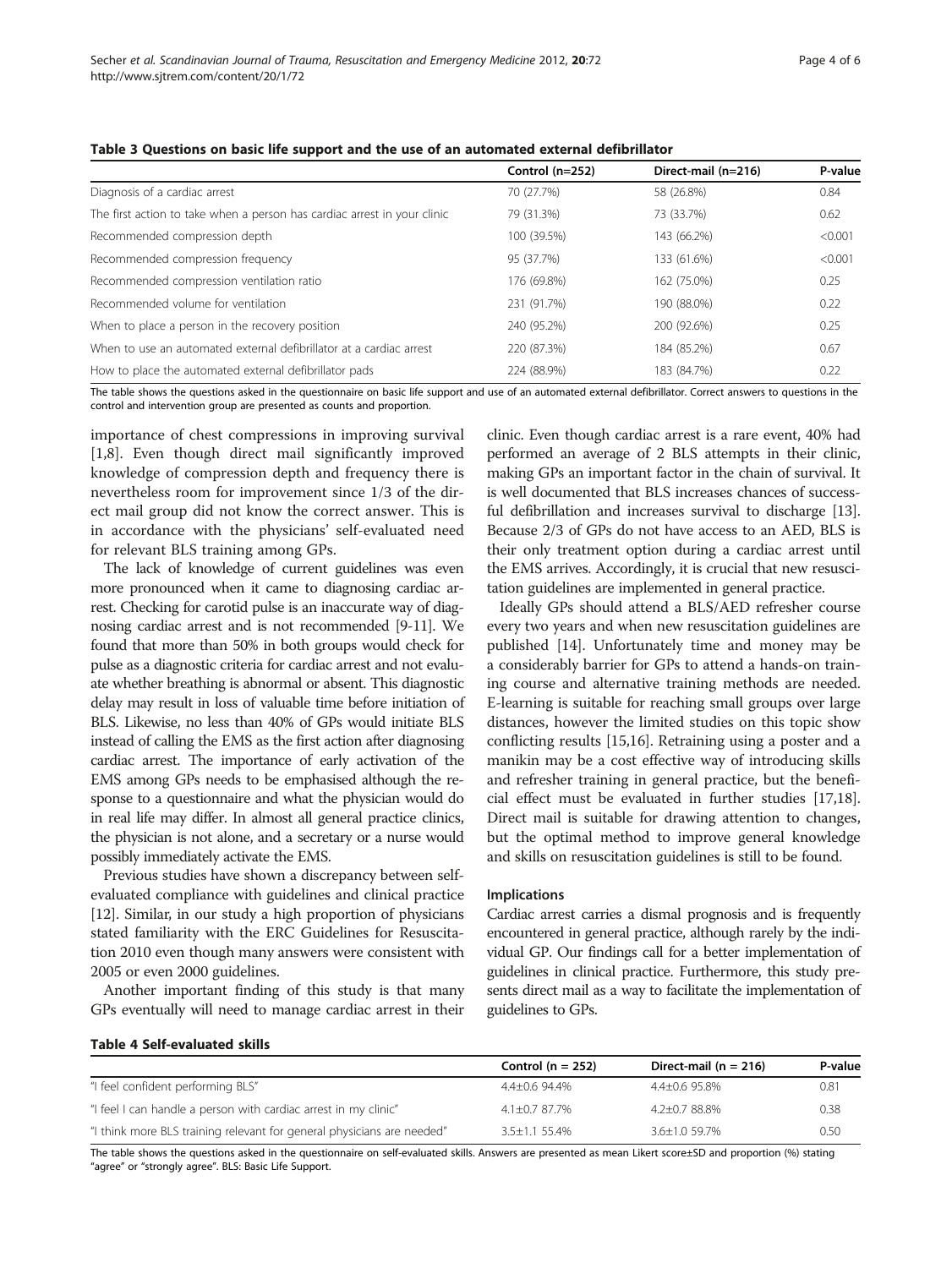## <span id="page-4-0"></span>Limitations

This study tested the theoretical knowledge of BLS guidelines and not practical skills. Theoretically, BLS knowledge may not convert to practical skills. Studies on laypeople have however shown that training increases willingness to perform BLS [\[19\]](#page-5-0). Despite a follow up letter to non-responders the overall response rate was 58%, which may introduce selection bias. However, the controlled design with cluster-randomisation of the GPs and a non-differential selection bias makes the comparisons between the groups valid. If the responders were those most interested in the area and thus, with the highest knowledge, we may have overestimated the proportions with specific knowledge. Finally, based on this study it is not possible to elucidate the long-term implementation in the direct mail group as the assessment was made two weeks after mailing the cover letter and poster.

# Conclusion

Direct mail improves knowledge of changes in BLS guidelines and thus helps implement new guidelines in general practice. Still, measures to facilitate implementation of guidelines are warranted. Resuscitation councils and medical societies for general practice may consider using direct mail as a strategy for implementing changes in clinical guidelines.

#### Abbreviations

BLS: Basic life support; GPs: General practitioners; EMS: Emergency medical services; ERC: European Resuscitation Council; AED: Automated external defibrillator.

#### Competing interest

The authors declare that they have no competing interests.

#### Authors' contributions

NS, BL and KA contributed to design of the study, mailing and collecting questionnaires, data interpretation, statistical analysis, and drafting the manuscript. MM and RM participated in mailing and collecting questionnaires, data interpretation and drafting the manuscript. EG and PV contributed to design of the study, interpretation of the data and drafting the manuscript. JR provided contact to study participants, contributed to preparation of the questionnaire and drafting of the manuscript. All authors read and approved the final manuscript.

#### Funding

The study was funded by the Institute of Clinical Medicine, Aarhus University, Aarhus University Hospital, Aarhus, Denmark and Regional Hospital of Randers, Denmark.

#### Acknowledgements

The authors thank Christoffer Krogager and Lise Skov Krogh for assistance in mailing letters and questionnaires. We thank all the general practitioners who participated in the study.

#### Author details

<sup>1</sup>Department of Anaesthesiology, Aarhus University Hospital, Aarhus, Denmark. <sup>2</sup>Institute of Clinical Medicine, Aarhus University, Aarhus, Denmark.<br><sup>3</sup>Eaculty of Health Sciences, Aarhus University, Aarhus, Denmark. Faculty of Health Sciences, Aarhus University, Aarhus, Denmark. 4 Department of Internal Medicine, Regional Hospital of Randers, Denmark. 5 Emergency Department, Aarhus University Hospital, Aarhus, Denmark. 6 Department of Cardiology, Aarhus University Hospital, Aarhus, Denmark. <sup>7</sup>Central Region Denmark, Viborg, Denmark. <sup>8</sup>Research Unit for General

Practice, Aarhus University, Aarhus, Denmark. <sup>9</sup>Research Centre for Emergency Medicine, Aarhus University Hospital, Aarhus, Denmark.

Received: 30 July 2012 Accepted: 10 October 2012 Published: 14 October 2012

#### References

- Koster RW, Baubin MA, Bossaert LL, Caballero A, Cassan P, Castrén M, Granja C, Handley AJ, Monsieurs KG, Perkins GD, Raffay V, Sandroni C: European Resuscitation Council Guidelines for Resuscitation 2010 Section 2. Adult basic life support and use of automated external defibrillators. Resuscitation 2010, 81:1277–1292.
- 2. Chalkias A, Koutsovasilis A, Mazarakis A, Lelovas P, Kakkavas S, Papadimitriou L, Xanthos T: Cardiac arrest in Greek primary health care and willingness of general practitioners to use automatic external defibrillator. Resuscitation 2011, 82(9):1144–1147.
- 3. Filippi A, Sessa EJ, Mazzaglia G, Pecchioli SJ, Capocchi RJ, Caprari F, Scivales A, Cricelli C: Out of hospital sudden cardiac death in Italy: a populationbased case–control study. J Cardiovasc Med (Hagerstown) 2008, 9:595–600.
- 4. Ong MEH, Yan X, Lau G, Tan EH, Panchalingham A, Leong BS-H, Ong VYK, Tiah L, Yap S, Lim SH, Venkataraman A: Out-of-hospital cardiac arrests occurring in primary health care facilities in Singapore. Resuscitation 2007, 74:38–43.
- 5. Mikkelsen R, Grove EL, Secher N, Løfgren B: A call for better implementation of European resuscitation council guidelines in primary care. Resuscitation 2010, 81:S111.
- 6. Berdowski J, Schmohl A, Tijssen JG, Koster RW: Time needed for a regional emergency medical system to implement resuscitation Guidelines 2005– The Netherlands experience. Resuscitation 2009, 80:1336–1341.
- 7. Bigham BL, Koprowicz K, Aufderheide TP, Davis DP, Donn S, Powell J, Suffoletto B, Nafziger S, Stouffer J, Idris A, Morrison LJ, ROC Investigators: Delayed prehospital implementation of the 2005 American Heart Association guidelines for cardiopulmonary resuscitation and emergency cardiac care. Prehosp Emerg Care 2010, 14:355–360.
- 8. Stiell IG, Brown SP, Christenson J, Cheskes S, Nichol G, Powell J, Bigham B, Morrison LJ, Larsen J, Hess E, Vaillancourt C, Davis DP, Callaway CW, Resuscitation Outcomes Consortium (ROC) Investigators: What is the role of chest compression depth during out-of-hospital cardiac arrest resuscitation? Crit Care Med 2012, 40:1192–1198.
- 9. Bahr J, Klingler H, Panzer W, Rode H, Kettler D: Skills of lay people in checking the carotid pulse. Resuscitation 1997, 35:23–26.
- 10. Tibballs J, Russell P: Reliability of pulse palpation by healthcare personnel to diagnose paediatric cardiac arrest. Resuscitation 2009, 80:61–64.
- 11. Eberle B, Dick WF, Schneider T, Wisser G, Doetsch S, Tzanova I: Checking the carotid pulse check: diagnostic accuracy of first responders in patients with and without a pulse. Resuscitation 1996, 33:107-116.
- 12. Lomas J, Anderson GM, Domnick-Pierre K, Vayda E, Enkin MW, Hannah WJ: Do practice guidelines guide practice? The effect of a consensus statement on the practice of physicians. In N Engl J Med 1989, 321:1306–1311.
- 13. Nolan JP, Soar J, Zideman DA, Biarent D, Bossaert LL, Deakin C, Koster RW, Wyllie J, Böttiger B, ERC Guidelines Writing Group: European Resuscitation Council Guidelines for Resuscitation 2010 Section 1. Executive summary. Resuscitation 2010, 81:1219–1276.
- 14. Nolan JP, Hazinski MF, Billi JE, Boettiger BW, Bossaert L, de Caen AR, Deakin CD, Drajer S, Eigel B, Hickey RW, Jacobs I, Kleinman ME, Kloeck W, Koster RW, Lim SH, Mancini ME, Montgomery WH, Morley PT, Morrison LJ, Nadkarni VM, O'Connor RE, Okada K, Perlman JM, Sayre MR, Shuster M, Soar J, Sunde K, Travers AH, Wyllie J, Zideman D: Part 1: Executive summary. 2010 International consensus on cardiopulmonary resuscitation and emergency cardiovascular care science with treatment recommendations. In Resuscitation 2010, 81(Suppl 1):e1–e25.
- 15. Jensen ML, Mondrup F, Lippert F, Ringsted C: Using e-learning for maintenance of ALS competence. Resuscitation 2009, 80:903–908.
- 16. Schwid HA, Rooke GA, Ross BK, Sivarajan M: Use of a computerized advanced cardiac life support simulator improves retention of advanced cardiac life support guidelines better than a textbook review. Crit Care Med 1999, 27:821–824.
- 17. de Vries W, Bierens JJLM: Instructor retraining and poster retraining are equally effective for the retention of BLS and AED skills of lifeguards. Eur J Emerg Med 2010, 17:150–157.